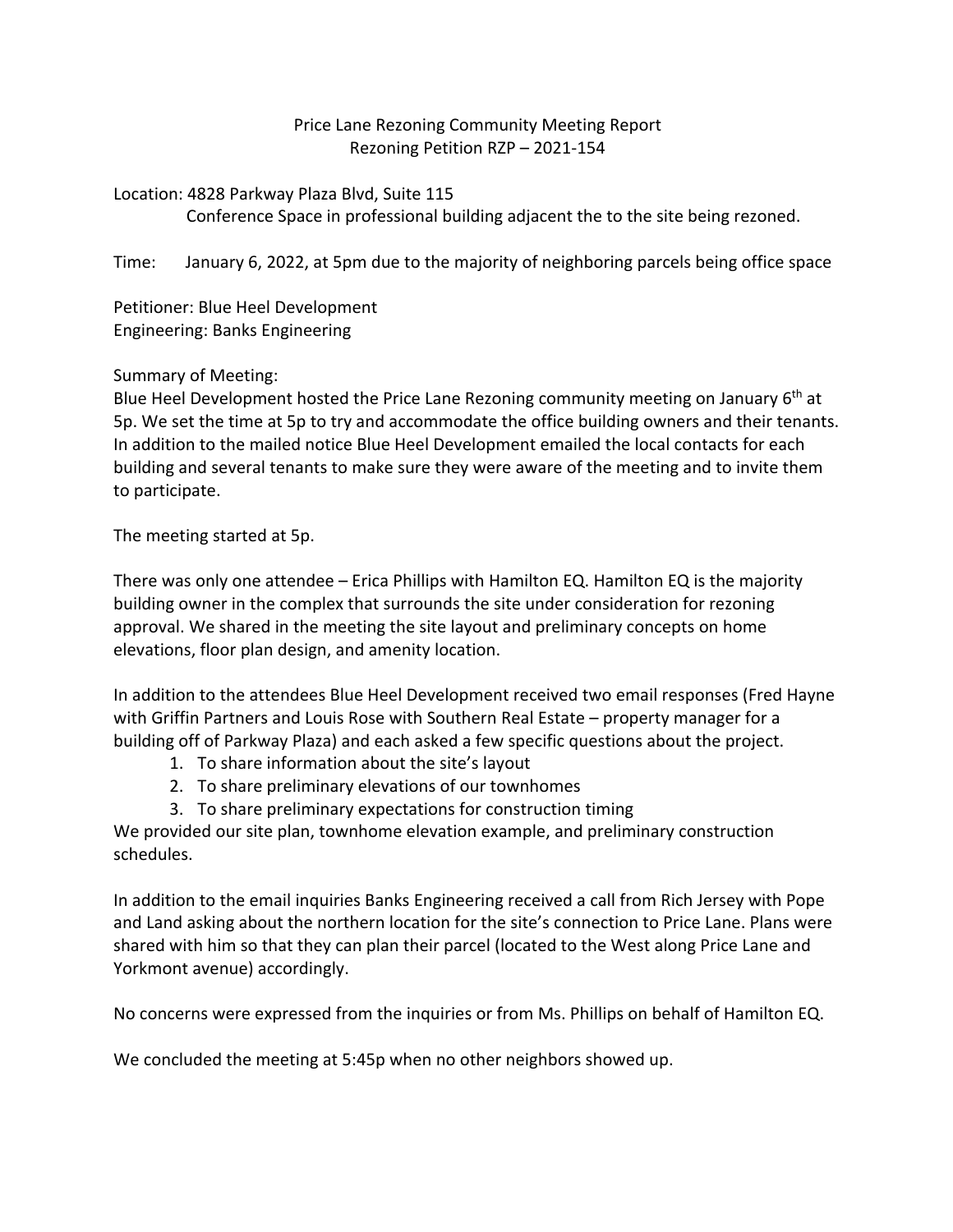### NOTICE TO INTERESTED PARTIES

#### OF COMMUNITY MEETING

Subject: Community Meeting - Rezoning Petition filed by Blue Heel Development, LLC to rezone approximately 9.3 acres located between 4821 Price Lane and Parkway Plaza Blvd to allow development of a Townhome community.

Date and Time of Meeting: Thursday, January 6th, 2022 at 5pm.

Place of Meeting: 4828 Parkway Plaza Blvd, Suite 115, Charlotte, NC 280217

Petitioner: Blue Heel Development, LLC

Petition No.: RZP-2021-154

Blue Heel Development (the "Petitioner") has submitted a Rezoning Petition filed with the Charlotte Planning, Design & Development Department seeking to rezone an approximately 9.3 acre site (the "Site") located (between Price Lane and Parkway Plaza Blvd) from the I-1 zoning district to UR-2 zoning district. The purpose of the rezoning is to permit the development of townhomes .

In accordance with the requirements of the City of Charlotte Zoning Ordinance, the Petitioner will hold a Community Meeting prior to the Public Hearing on this Rezoning Petition to discuss this rezoning proposal with nearby property owners and organizations. The Charlotte Planning, Design and Development Department's records indicate that either you are a representative of a registered neighborhood organization or an owner of property that adjoins, is located across the street from, or is near the Site.

Accordingly, on behalf of the Petitioner, we give you n o tice that representatives of the

Petitioner will hold a Community Meeting regarding this Rezoning Petition on **Thursday, January 6th, 2022 at 5p at 4828 Parkay Plaza Blvd, Suite 115, Charlotte NC 28217**. The Petitioner's representative's look forward to sharing this rezoning proposal with you and to answering any questions, you may have with respect to this Rezoning Petition.

In the meantime, should you have any questions or comments about this matter, please call Matt Gallagher at 704-634-5140.

cc: Charlotte Council Member Victoria Watlington

Date Mailed: December 21, 2021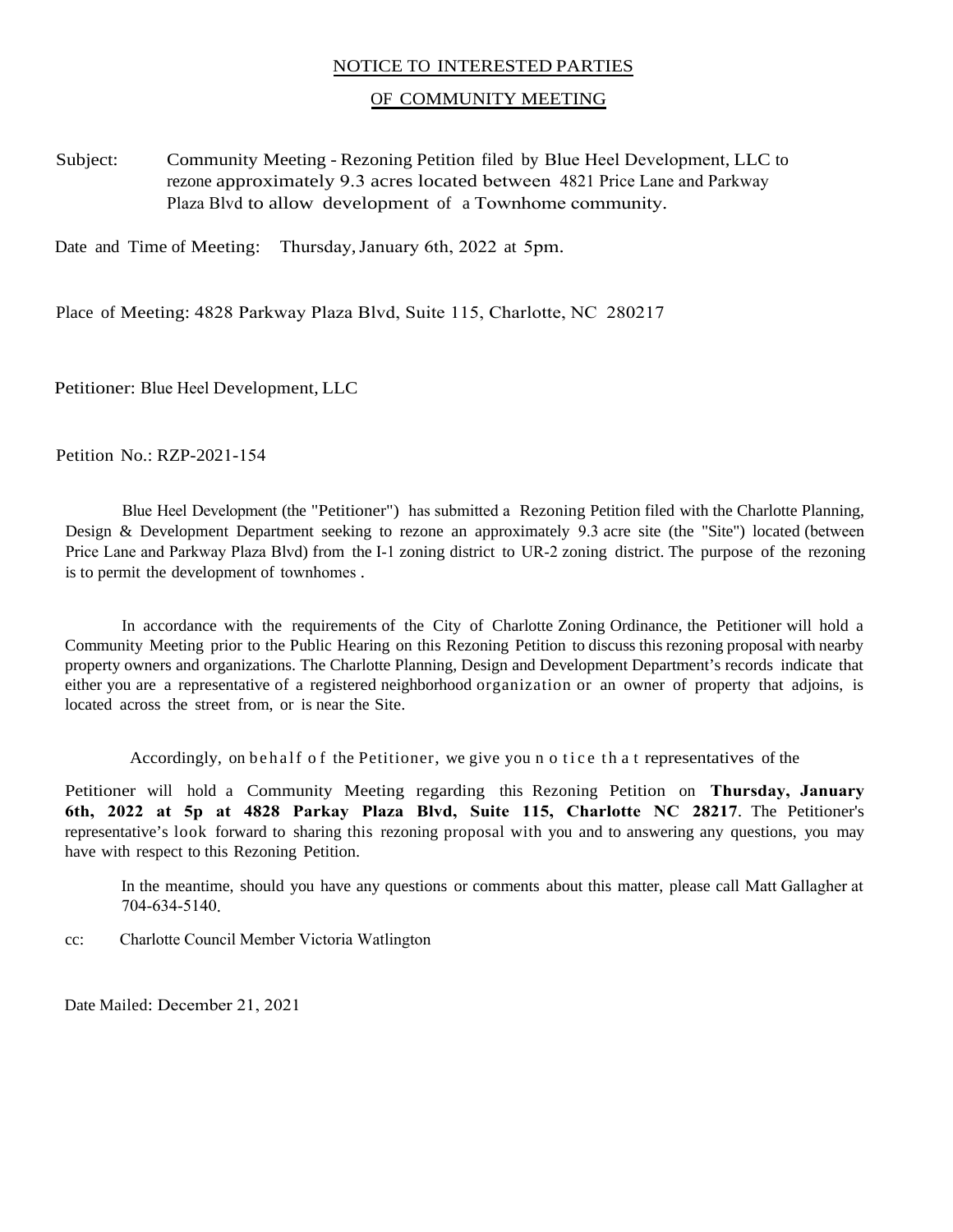# **Community Meeting Attendance Sheet**

\*\* This sign in sheet is to acknowledge your attendance at the community meeting and so that the City Council may know who attended the community meeting. Signing this attendance sheet does not indicate support or opposition to the proposed rezoning petition. \*\*

Petitioner: Blue Heel Development

Rezoning petition Number: 2021-154

Date: 01.06.2022

| Name           | Address                                   | Phone<br>$704 - 941 - 0008$<br>704.905.0530 |                        |
|----------------|-------------------------------------------|---------------------------------------------|------------------------|
| Erica Phillips | 4944 Parkway Plaza Blod<br>Ste 360        | $erica.$ phillips@<br>hamiltoneg.com        |                        |
|                | T200 GRAY STARTOCT<br>CHARLOTTE, NC 28226 |                                             | JEANKSCCIVILEANES. COM |
|                |                                           |                                             |                        |
|                |                                           |                                             |                        |
|                |                                           |                                             |                        |
|                |                                           |                                             |                        |
|                |                                           |                                             |                        |
|                |                                           |                                             |                        |
|                |                                           |                                             |                        |
|                |                                           |                                             |                        |
|                |                                           |                                             |                        |
|                |                                           |                                             |                        |
|                |                                           |                                             |                        |

\*Add additional sheets as needed\*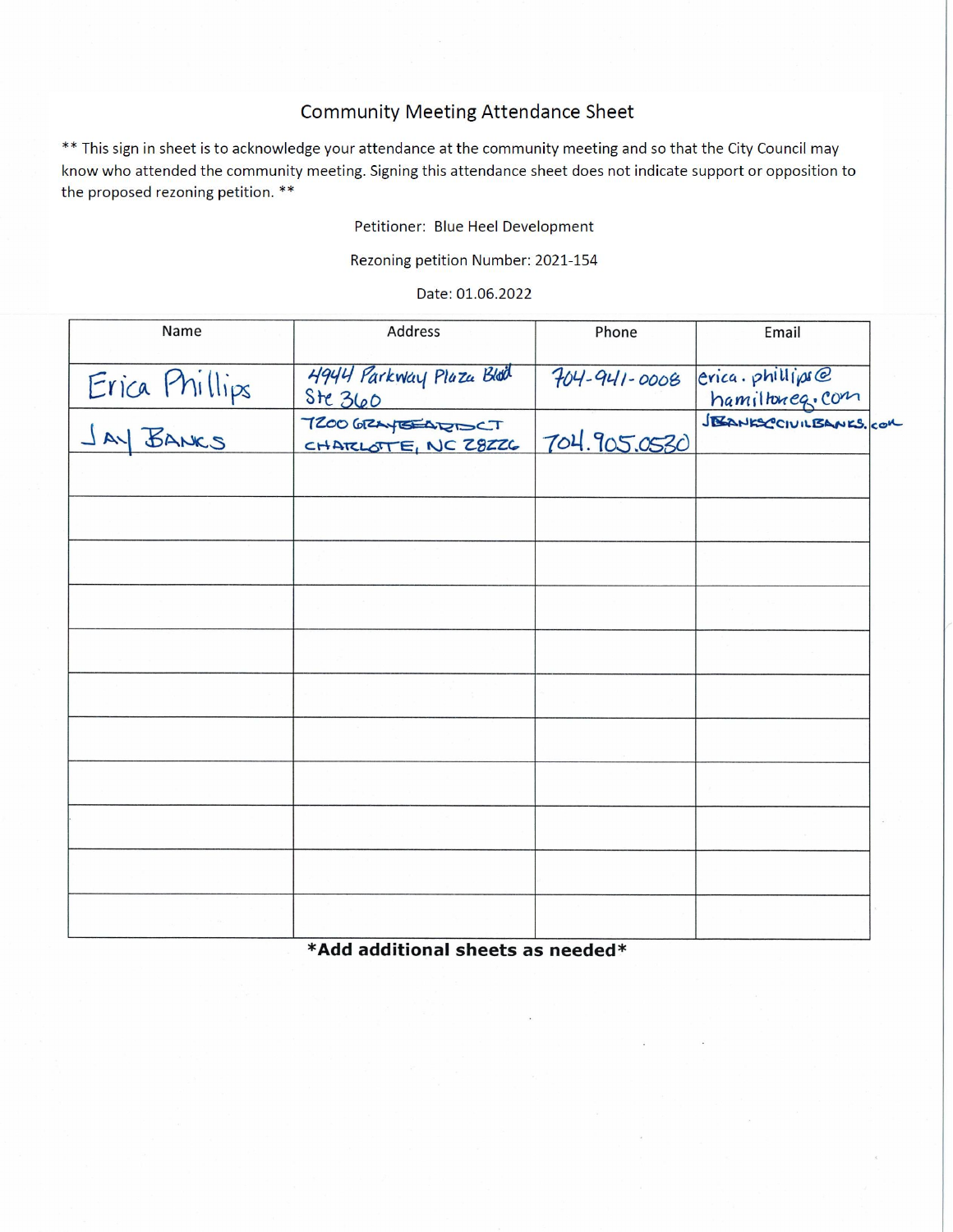### PLEASE NOTE THERE ARE TWO MAILING LISTS YOU NEED TO USE. SEE BOTH TABS BELOW AND MAIL TO ALL NAMES LISTED. PLEASE

| 2021-154               | <b>ORGANIZATION NAME</b>                                 | <b>FIRST NAME</b> | <b>LAST NAME</b> | <b>STREET ADDRESS</b>                | UNIT NUM | <b>CITY</b>  | <b>STATE</b> | <b>ZIP</b> |
|------------------------|----------------------------------------------------------|-------------------|------------------|--------------------------------------|----------|--------------|--------------|------------|
| 2021-154 <null></null> |                                                          | Pamela            | Mullen           | 4501 Charlotte Park Drive Suite 110  |          | Charlotte NC |              | 29217      |
|                        | 2021-154 Brightwalk Homeowners Association               | Kim               | Graham           | 4601 Charlotte Park Drive            | Ste. 350 | Charlotte NC |              | 28217      |
|                        | 2021-154 Charlotte Mecklenburg Housing Partnership       | Deborah           | Clark            | 4601 Charlotte Park Drive, Suite 350 |          | Charlotte NC |              | 28217      |
|                        | 2021-154 Clanton Park Community Neighborhood Association | Doris             | Bovd             | 4116 Broadview Dr                    |          | Charlotte NC |              | 28217      |
|                        | 2021-154 Clanton Park Community Neighborhood Association | Dorothy           | Waddy            | 4032 Broadview Dr                    |          | Charlotte NC |              | 28217      |
|                        | 2021-154 Renaissance Park                                | Rhonda            | Dean             | 2224 Arbor Loop Drive                | 10306    | Charlotte NC |              | 28217      |
|                        | 2021-154 Windsong Trails Neighborhood Associaition       | Frances           | Havden           | 616 Knight Ct                        |          | Charlotte NC |              | 28217      |
|                        | Charlotte City Council District 3                        | Victoria          | Watlington       | 600 E. Fourth St                     |          | Charlotte NC |              | 28202      |